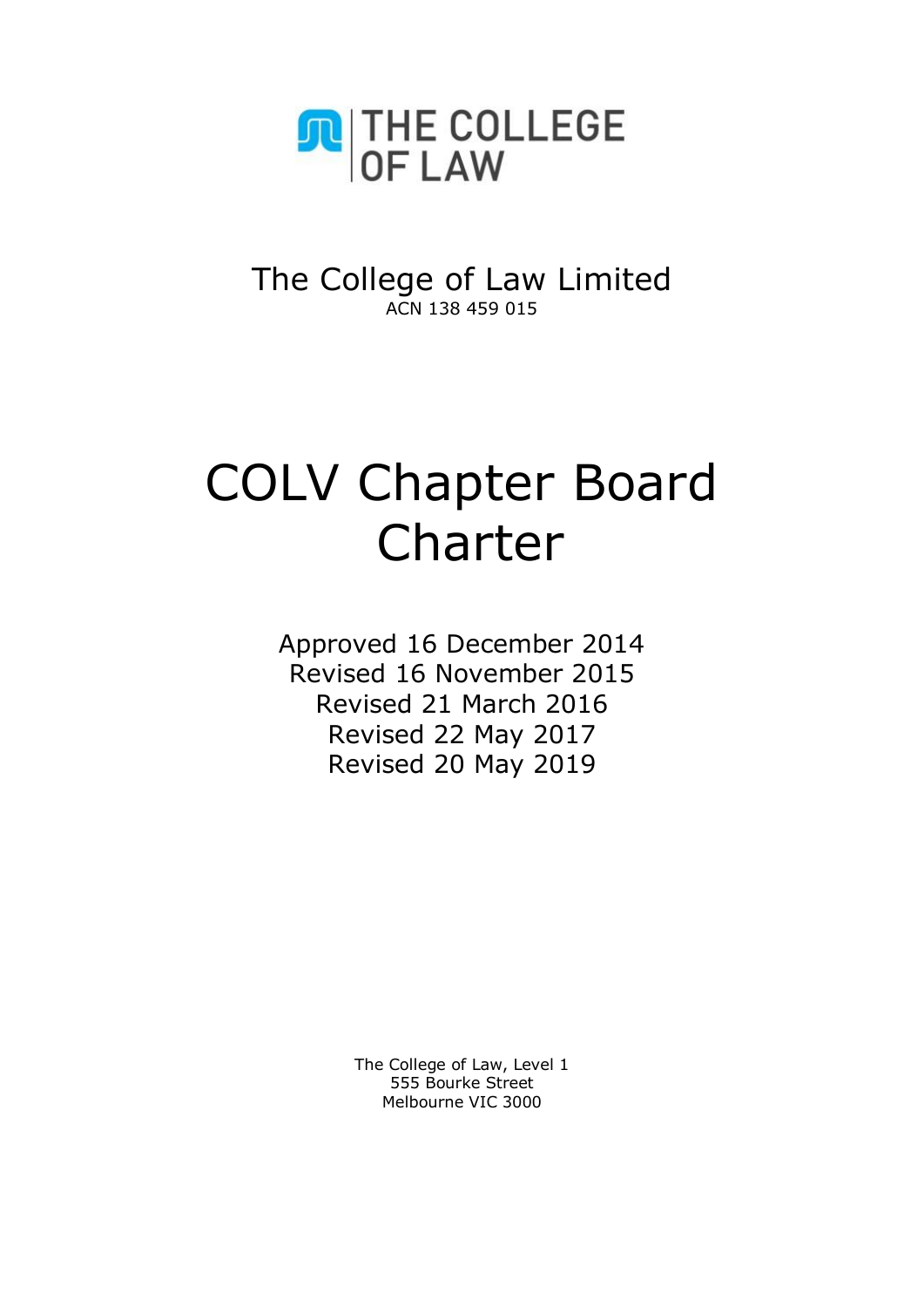# **Table of Contents**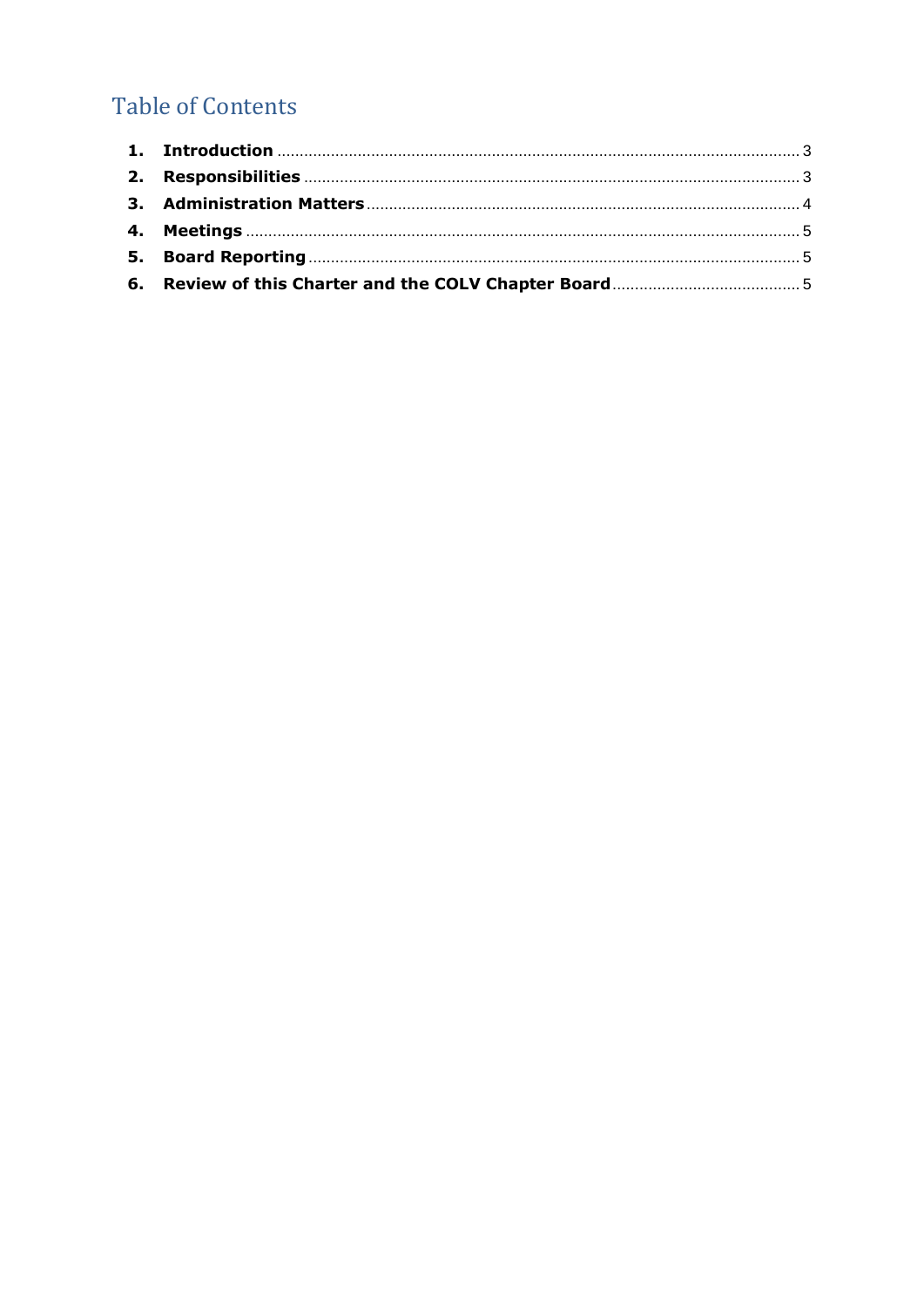#### **The College of Law Limited (ACN 138 459 015) COLV Chapter Board Charter Approved 16 December 2014 Revised 16 November 2015 Revised 21 March 2016 Revised 22 May 2017 Revised 20 May 2019**

# <span id="page-2-0"></span>**1. Introduction**

- 1.1. The College of Law Victoria Chapter Board (COLV Chapter Board) is established under article 8.10 (e) of The College of Law Limited (COLL) Constitution.
- 1.2. COLL is committed to providing current and relevant legal education of the highest quality to the Victorian legal profession. The primary function of the COLV Chapter Board is to enable the COLL Board of Governors to fulfil the College's commitment to the Victorian legal profession. To that end the COLV Chapter Board will have the responsibilities set out in paragraph 2.
- 1.3. The COLV Chapter Board will operate jointly with and through the office of the Chief Executive Officer.

# <span id="page-2-1"></span>**2. Responsibilities**

# *The responsibilities of the Chapter Board are to provide advice and guidance to the COLL Board of Governors and COLV Executive Team via the office of the Chief Executive Officer as follows*

- 2.1. Assist COLL to conduct its business in Victoria in a way that maintains a Victorian identity and in a manner that is cognizant of local needs and the perspective of local stakeholders;
- 2.2. Assist COLL to maintain Victorian relations with the regulator, the profession, law schools and law societies;
- 2.3. Provide the COLL Board of Governors with Victorian, market analysis and information relating to the local practical legal training (PLT) sector;
- 2.4. Assist in the development of a Victorian marketing strategy;
- 2.5. Develop, contribute and participate to stakeholder relations especially with the Victorian alumni as instructed by the COLL Board of Governors;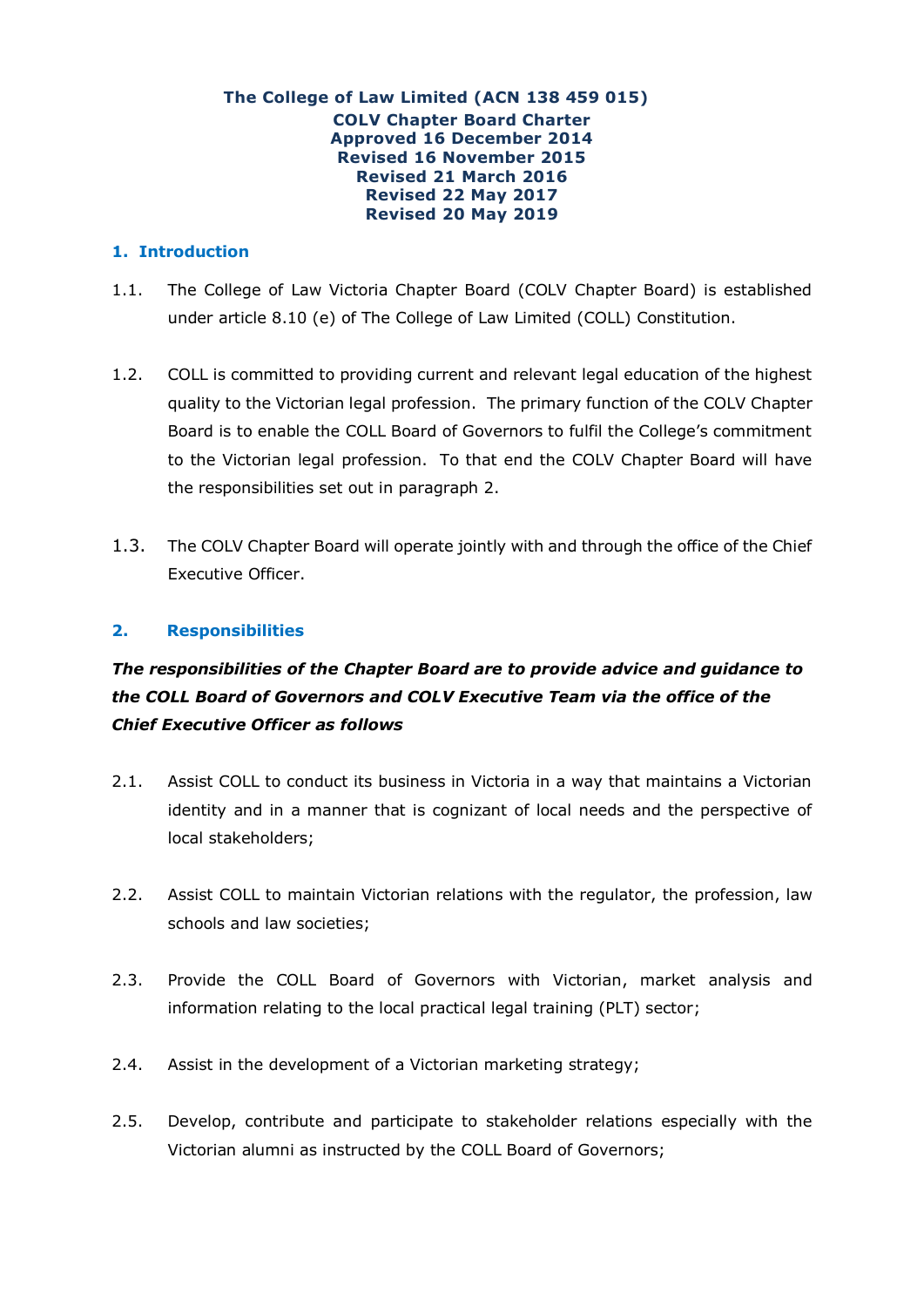- 2.6. Provide feedback to the COLL Board of Governors about Victorian curriculum content;
- 2.7. Provide feedback to the COLL Board of Governors on the quality of COLL's programs in Victoria;
- 2.8. Comment on Victorian matters affecting the sustainability of COLL's operations in Victoria (after receiving quarterly reports on enrolments and budget variations and trends);
- 2.9. Be a forum to provide the COLL Group through the Chief Executive Officer and Chapter Chair with recommendations to the COLL Board of Governors for a whole of College strategy for communications;
- 2.10. Act as an interface between COLL and stakeholders in Victoria as instructed by the COLL Board of Governors;
- 2.11. Provide advice and guidance to the Chapter Chair, Chief Executive Officer and the COLVExecutive Director with respect to each of the foregoing matters.

# <span id="page-3-0"></span>**3. Administration Matters**

# *Membership, attendance at meetings and term*

The COLV Chapter Board will comprise:

- 3.1. A person appointed by the COLL Board of Governors as Chair who has a deep and comprehensive understanding of the Victorian legal profession;
- 3.2. COLL Chief Executive Officer and Principal;
- 3.3. The senior executive staff member (however named) of COLL in Victoria;
- 3.4. Four Victorian legal professionals (one of whom may be a Victorian legal academic) with strong Victorian connections and ties to the legal profession, to be appointed by the COLL Board of Governors;
- 3.5. The term of the four Victorian legal professionals, as detailed in Section 3.4 of this Charter, will be for two years following their appointment, or as otherwise determined by the Board.